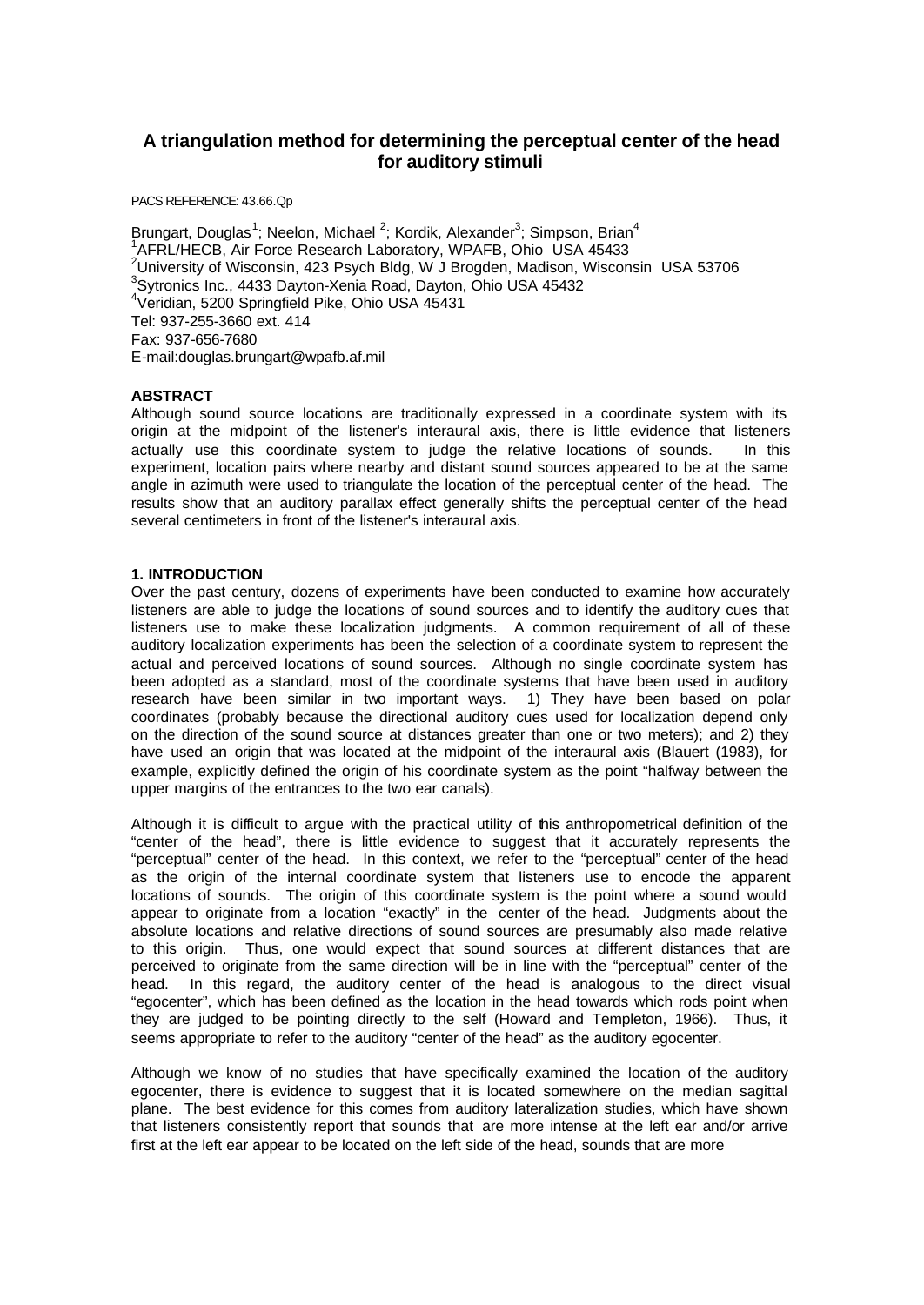

intense at the right ear and/or arrive first at the right ear appear to be located on the right side of the head, and sounds that have no interaural level or time differences appear to be located in the center of the head. In the free field, the only sound locations that produce binaural signals with no interaural time and intensity differences are in the median sagittal plane. If these points are assumed to be in line with the auditory egocenter, then it follows that the auditory egocenter must lie somewhere in the median sagittal plane.

The real question, then, is where on the median saggital plane the auditory egocenter is located. To this point, little effort has been made to address this question. We believe the reason for this oversight is that the actual location of the auditory egocenter in the median plane is essentially irrelevant when the sound source is located 1 meter or more away from the listener. This is illustrated in the top panel of Figure 1, which shows the effect of a mismatch between the auditory egocenter and the geometric center of the head for 1 m sound sources at  $90^\circ$  and  $300^\circ$  in azimuth. In general, a discrepancy in the locations of the auditory egocenter and the geometric center of the head will lead to a difference between the angles of the sources relative to these two locations: we refer to this difference in angle as an auditory parallax effect and measure its magnitude by the difference between the two angles  $(\Delta \theta)$ . When the source is at 90°, the azimuth θ of the source relative to an egocenter located 8 cm in front of the interaural axis (94.5°) is only about 4.5° greater than the azimuth of the source relative to the geometric center of the head (90°). When the source is located at 300°, the difference in  $\theta$  between the two egocenters is only about 2.5°. Both of these Δθ values are smaller than the minimum audible change in the angle of a sound source (Mills, 1958). Thus there is no reason to believe that parallax effects due to the location of the auditory egocenter within the head has any meaningful effect on the perception of the relatively distant sound sources that have been used in the vast majority of auditory localization experiments.

When the sound source is near the listener, however, the location of the auditory egocenter within the head may produce much larger parallax effects. This is illustrated in the bottom panel of Figure 1, which shows that the relative angles of sound sources located 25 cm from the head can be shifted more than  $10^{\circ}$  by a change in the location of the egocenter. It is this region where the location of the auditory egocenter can have an important influence on the spatial perception of sound sources.

Although there is no direct way to determine the location of the auditory egocenter, it should be possible to measure its location indirectly by taking advantage of the auditory parallax effect that occurs for nearby sources. This indirect measurement technique requires the measurement of "isoazimuth" lines defined by loci of points where sound sources at different distances appear to be located in the same direction relative to the listener. By definition, the auditory egocenter should lie at the intersection of all the isoazimuth lines that occur in auditory space. The remainder of this paper describes a series of experiments that have used isoazimuth lines to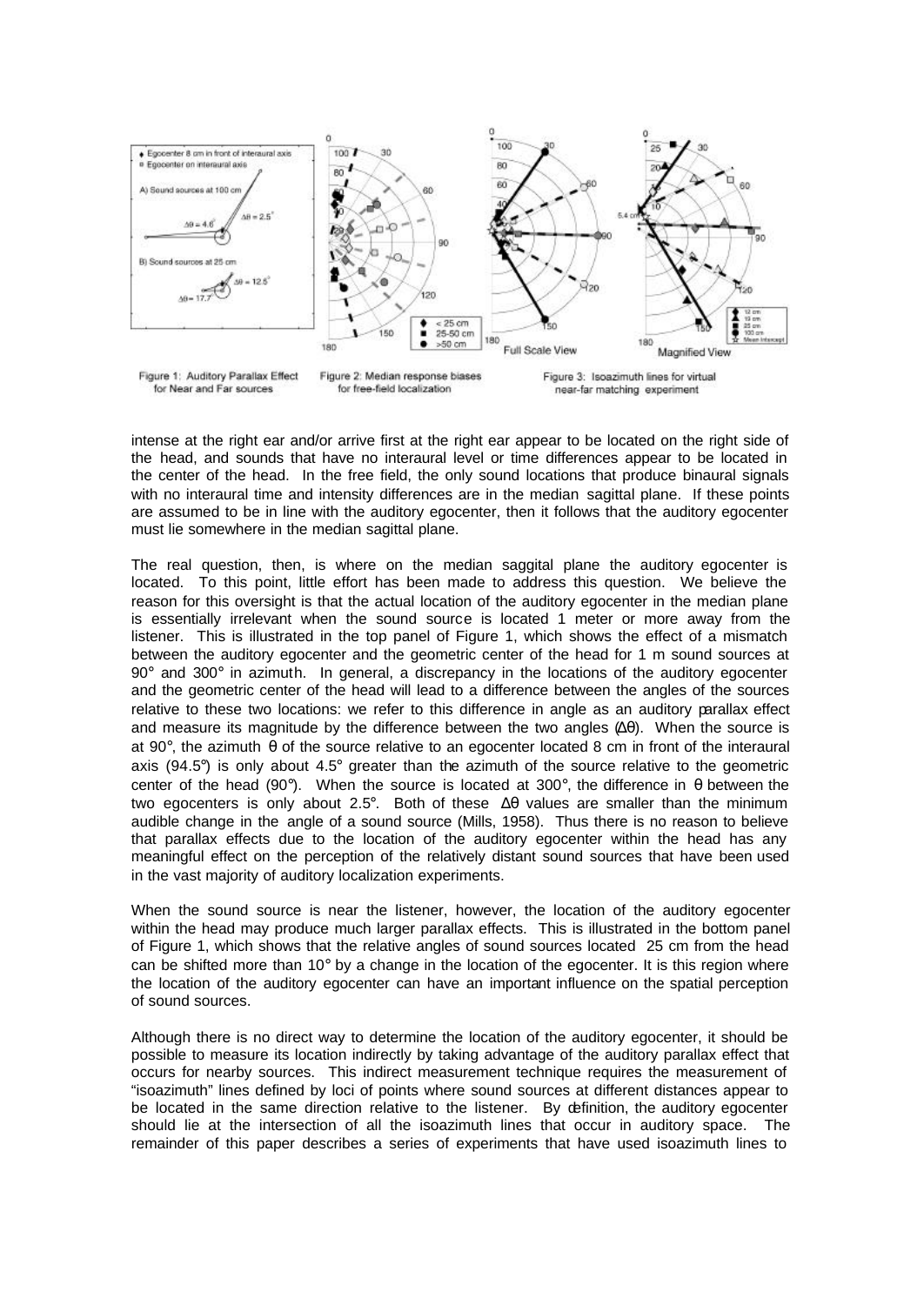triangulate the auditory egocenter. The next section briefly reviews an earlier experiment that examined how well listeners are able to point to the locations of nearby sound sources in the free field. Section 3 describes two experiments that used virtual sounds sources to measure "isoazimuth" lines for nearby sources. Section 4 describes an experiment that measured "isoazimuth" lines for nearby sources in the free field. Finally, Section 5 reviews the results of these experiments and attempts to estimate the location of the auditory egocenter within the head.

# **2. AUDITORY LOCALIZATION OF NEARBY SOURCES**

In general, listeners appear to be able to localize the directions of nearby sound sources as well as they can localize the directions of far-field sources. This was shown in an earlier experiment that measured how well listeners could identify the locations of nearby random-amplitude noise bursts by moving a pointer to the perceived location of the sound (Brungart et al., 2000). One interesting outcome of this experiment was that listeners were generally able to distinguish between the isolated increases in interaural level difference (ILD) that occur when a nearby sound source at a fixed azimuth approaches the head and the correlated increases in interaural time delay (ITD) and ILD that occur when a sound source at a fixed distance moves from  $0^{\circ}$  to  $90^\circ$  in azimuth. This is illustrated in Figure 2, which shows the median azimuth errors for the randomly located sound sources near the horizontal plane  $(-20^\circ$  to  $+20^\circ$  elevation). The data have been divided into six non-overlapping azimuth bins (centered every 15° from 15° to 75° on the right side of the listener) and three non-overlapping distance bins (<25 cm, 25-50 cm, and >50 cm). Note that the median azimuth errors are shown relative to the midpoints of each bin (shown by the dashed lines) and that the data have been corrected for front-back reversals. Also note that the symbols have been plotted at the median distance of the responses within each bin. The most important feature of this figure is that the median response errors show no signs of the kind of systematic auditory parallax shown in Figure 1- the median azimuth errors were generally no larger for the close stimuli than they were for the far stimuli. This is true despite the large ILDs that occur for nearby stimuli. Apparently listeners were able to interpret the large ILDs associated with nearby sources as a distance cue and avoid becoming confused about the azimuth location of the stimulus.

Although the absence of an auditory parallax in Figure 2 seems to suggest that the auditory egocenter is located near the geometric center of the head, there is really no evidence to support this hypothesis. What the absence of parallax really indicates is that the listeners were able to accurately translate locations from the internal coordinate system they used to encode the apparent positions of nearby sounds into the coordinate system they needed to move a pointer to that apparent location. The near and far points shown in each azimuth bin in Figure 2 were not necessarily perceived in the same direction, but the listeners were able to point to the locations where they heard the sounds without any systematic biases in their responses.

# **3. VIRTUAL TRIANGULATION EXPERIMENTS**

The free-field localization data cannot be used to triangulate the auditory egocenter because it provides no information about the apparent azimuthal locations of the near and far sound sources. Triangulation cannot be achieved without identifying two or more isoazimuth lines comprised of sound sources at different distances that appear to originate from the same angle relative to the listener. This section describes two experiments that used virtual sound sources to identify isoazimuth lines and triangulate the auditory egocenter. In both cases, the stimuli were synthesized from HRTFs that were measured in an anechoic chamber with an acoustic point source. The HRTFs were measured every 1° in azimuth for source locations 12 cm, 19 cm, 25 cm, and 100 cm from the center of the head (Brungart and Rabinowitz, 1999), corrected for the response of the headphones (Sennheiser HD540), and used to generate 251-point linear-phase digital filters at a 44.1 kHz sample rate.

### Isoazimuth Lines for Virtual Sound Sources

In the first experiment, listeners were asked to move the location of a nearby virtual sound to match the azimuthal position of a more distant virtual sound. Prior to each trial, the first sound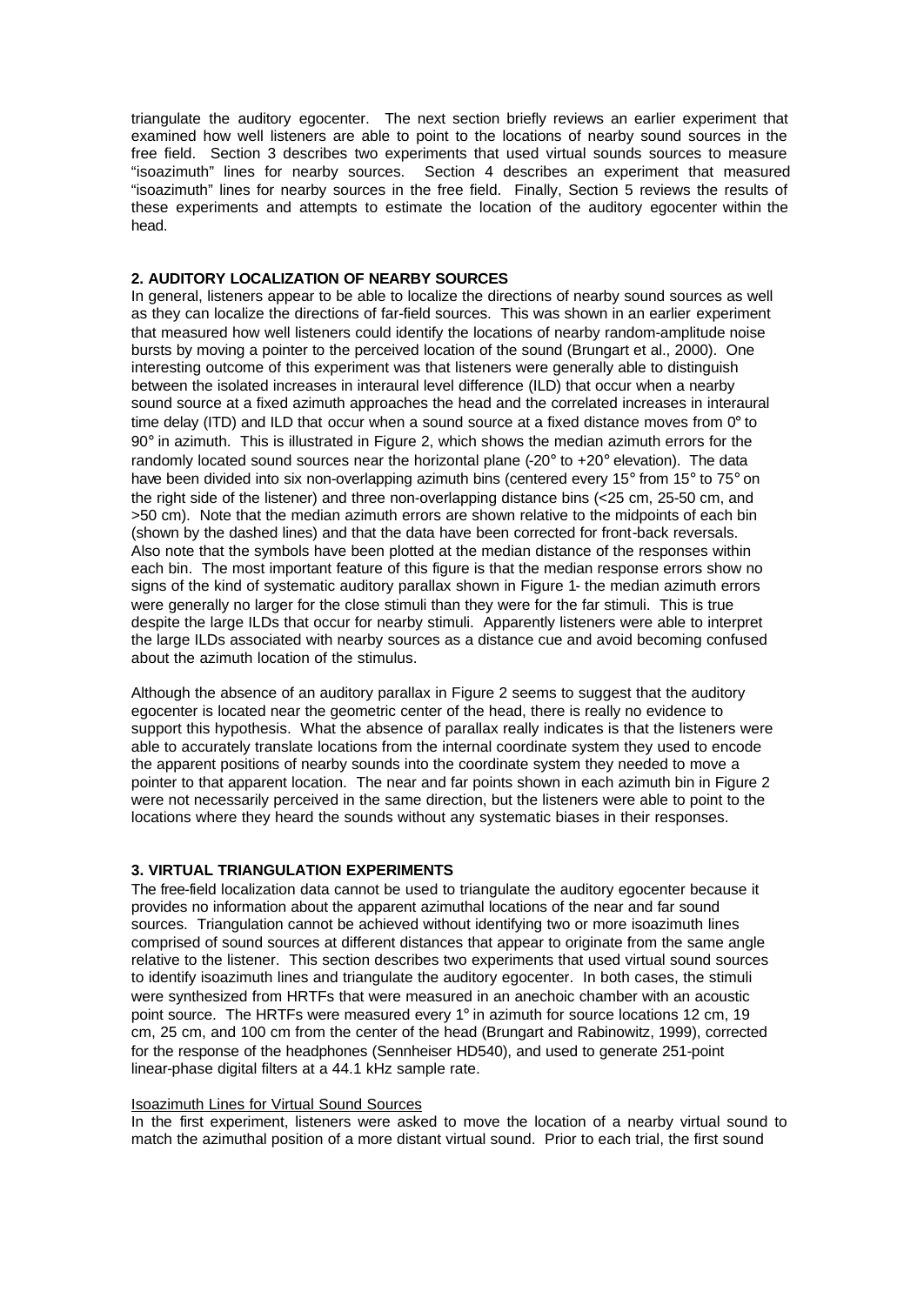

Figure 4: Isoazimuth lines for a virtual cocktail party listening task with a 1 m talker at a fixed azimuth location (shaded regions in the left panel of the figure) and 12 cm or 25 cm talkers at varving azimuth locations. The blackened symbols in the left panel represent near-far source configurations where overall performance was lowest, presumably because the target and masking sources were perceived at the same angle in azimuth. These "isoazimuth" points are plotted by the corresponding symbos in the right panel. The lines in the right panel show the isoazimuth lines that best fit these points. as determined from the 1st principal components. The white star shows the mean intercept of these lines, 6.5 cm in front of the interaural axis.

source (the reference) was set at a distance of 1 m and an angle of 30°, 60°, 90°, 120°, or 150°. The second sound source (the probe) was set at a distance of 12 cm, 19 cm, or 25 cm at the same angle as the reference. Then the listeners were presented with a series of six 250 ms burst of filtered gaussian noise: one burst at  $0^{\circ}$  and 1 m; two bursts of the reference sound at 1 m; one burst at  $\sigma$  at the probe distance; and two bursts of the probe sound. They were then asked to either accept the target and probe sounds as matched in azimuth or to move the probe sound left or right by 2° or 10° and listen the stimulus again. This process was repeated until the listeners accepted the pair of target and probe locations as "matched in azimuth". Then the target and probe locations were recorded and the next trial was started.

The task was difficult and time consuming, and it required a great deal of concentration and motivation to perform properly. Participation in the experiment was therefore limited to three investigators from our laboratory who had substantial experience with virtual audio displays and some knowledge about the hypothesis under test. Each of these listeners participated in 100- 200 trials collected at random reference angles and probe locations.

The results of this experiment are shown in the polar plots in Figure 3. The symbols in the figure represent the median matched probe locations (diamonds, triangles, and squares) associated with the 1 m reference locations (circles) at each reference angle. The lines show a best linear fit to the data that was calculated by extracting the first principle component for all the matching reference and probe locations at each reference angle (Kistler and Wightman, 1992). Thus each line represents a linear estimate of the locus of points that would be perceived at the same location in azimuth, i.e. an "isoazimuth" line. These isoazimuth lines are clearly influenced by an auditory parallax effect that causes the lines to intersect the median plane roughly 5.4 cm in front of the interaural axis (illustrated by the white star in the figure). Thus, the results of this experiment suggest that the auditory egocenter is located somewhere between the midpoint of the listener's interaural axis and the front of the head.

### Isoazimuth Lines That Maximize Speech Interference

Our experiences with the virtual matching experiment indicated that matching the apparent azimuth locations of virtual sound sources by incremental shifts in the azimuth of a probe sound was too onerous a task to be conducted by any but the most intrinsically motivated subjects. However, in the course of conducting a separate, unrelated experiment we discovered a different experimental technique that makes it possible to indirectly measure the relative apparent azimuth locations of two sounds at different distances without requiring any direct judgments about the apparent locations of the stimuli. This technique is based on the Coordinate Response Measure (Brungart, 2001), a speech perception task that presents listeners with stimuli containing two phrases of the form "Ready (call sign) go to (color) (number) now" and requires them to identify the color (red, blue, green, or white) and the number (1-8) contained in the phrase addressed to the target call sign (Baron). In this particular experiment, one of the competing talkers (the far source) was presented within a fixed  $10^{\circ}$  range of azimuth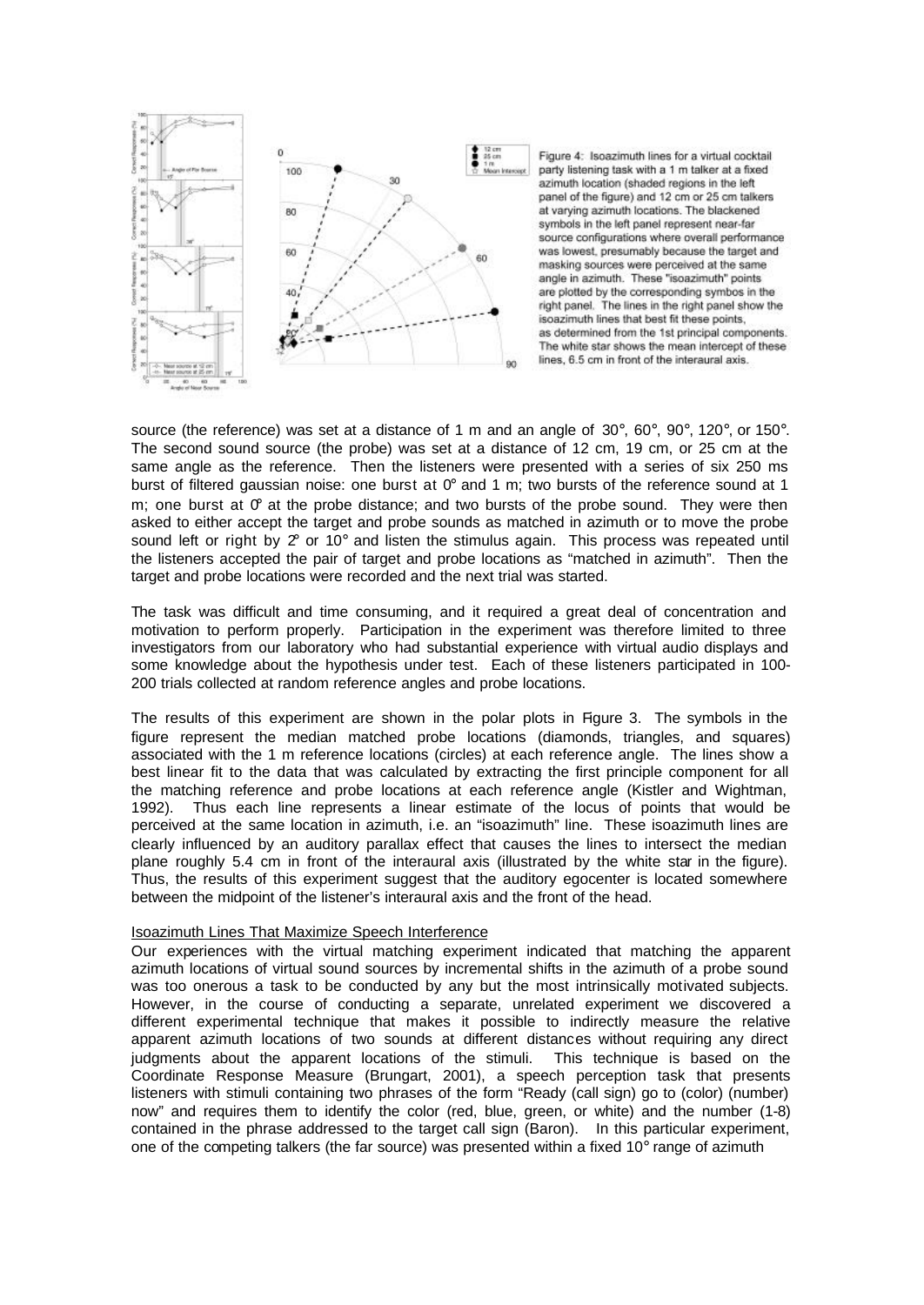

Figure 5: Isoazimuth lines measured for six listeners in the free field

locations at a distance of 1 m (illustrated by the shaded regions in the left panel of Figure 4), and the second competing talker (the near source) was presented at a distance of either 12 cm or 25 cm and at azimuth values ranging from  $\sigma$  to 90°. Overall performance was measured in terms of the percentages of correct color and number identifications for each near-far source configuration (left panel of Figure 4). The results of this experiment were analyzed under the assumption that the listeners were using differences in apparent direction to help segregate the near and far talkers, and that performance in the task was minimized when the near and far sources were perceived in the same direction relative to the listener. Thus, the isoazimuth lines shown in the right panel of Figure 4 were determined by taking the 12 cm and 25 cm source angles that minimized performance in the speech perception task for each far source angle (shown in black in the left panel of the figure), plotting these 12 cm, 25 cm, and 1 m source locations in polar coordinates, and using principle components analysis to determine the best linear fit for each set of isoazimuth points. The resulting isoazimuth lines show a strong auditory parallax effect and a triangulated auditory egocenter location 6.5 cm in front of the listener's interaural axis. Thus, the results of the second experiment show virtually the same auditory egocenter as the first experiment, despite the use of a different experimental technique, a completely different set of listeners, and a much larger number of trials (at least 280 trials for each data point shown in the Figure 4). It is important to note, however, that both of the virtual experiments were conducted with the same set of KEMAR HRTFs. Thus it is still conceivably possible that the parallax effects seen in Figures 3 and 4 are the result of some artifact in the HRTFs or a mismatch between the KEMAR HRTFs and the indivi dual HRTFs of the listeners. In order to address this issue, a third experiment was conducted that required the listeners to match the azimuth locations of near and far sources in the free field.

# **4. ISOAZIMUTH LINES FOR FREE-FIELD SOURCES**

The third experiment was conducted in a sound-treated listening room. The listeners were blindfolded and seated on a bench where they were asked to immobilize their heads by biting down on a custom-molded bite bar. An arc of six small fixed loudspeakers was located roughly 1.5 m from the listener's head with approximately 15° spacing from -45° to the left to 30° to the right of the median plane. The listeners participated in the experiment while holding a point source that was equipped with an electromagnetic tracking device (Polhemus FasTrak). Prior to running the experiment, the tracking device was used to record the locations of the listener's left and right ear canal openings and the tips of their noses. These locations were used to define a